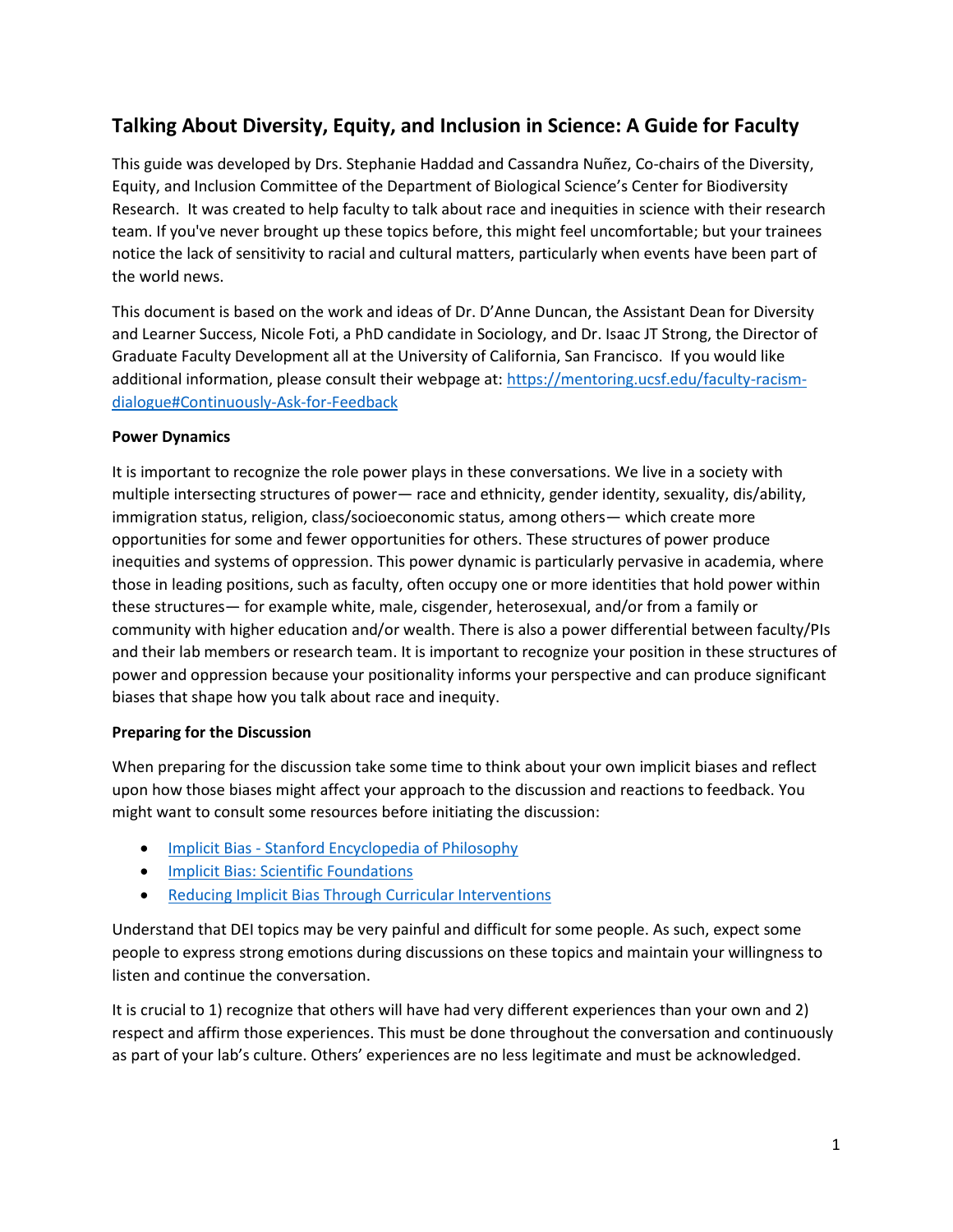#### **Having the Discussion**

Open the discussion by providing context for why you think this discussion is important. This is your opportunity to set the tone for the discussion and to ensure that people are aware that these conversations can be tough and uncomfortable, but they are important to have. It is okay to admit your own limits here and make clear that you are committed to engaging in conversation to better understand these topics and to make progress with your research team.

Demonstrate that mistakes will be made by everyone (including you) and that that's part of the learning process. It's important to set the tone that mistakes are OK as long as we learn and grow from those mistakes. \*There are important things to consider when certain mistakes are made to avoid inflicting more harm on those involved (see **Managing Conflict** below.)\*\*

Explain the importance of active listening and make sure to engage in it yourself. Active listening focuses the attention on the speaker to improves mutual understanding without debate or judgement. During active listening, the listener is quiet—the active listener does not respond or question. It can be difficult, but it is important—you are sending the signal that what speaker has to say is more important than your ability to respond along the way. Active listening does not mean you can't speak at all—clarifying questions are important—but there should be no interruptions when someone else is speaking.

Have a goal in mind for your research team and use a backwards-design approach: identify the intended goal; think about how you will know if you've reached your goal; then, determine what you need to do to get there together. State your goal(s) for your research team, as well as identify your desired outcomes of the conversation.

- As a supervisor of the lab, you have some degree of obligation/freedom to define what you want for your lab moving forward.
- Goal(s) should surround Diversity, Equity and Inclusion (DEI). You should prepare for these conversations by thinking through what you want diversity, equity, and inclusion to look like in the context of your lab. Note: you will likely need to do some research on your own. You can get started with this resource:
	- o [Principles of Inclusion, Diversity, Access, and Equity](https://academic.oup.com/jid/article/220/Supplement_2/S30/5552351)
- The lab needs to agree to the overall goal(s). The plan needs to come from both directions both lab leadership and lab members.

Actively engage your team: have the lab discuss and agree on how they will all work to meet the goals you've outlined together (make sure to take notes during this part).

Questions to help guide the discussion:

- What does it mean to be inclusive?
- What do you think it means when inclusivity is not implied to all, when all are not explicitly told that they are welcome in a space?
- What does inclusivity look like for your lab or research team (behaviors, physical space, how feedback is given and received)?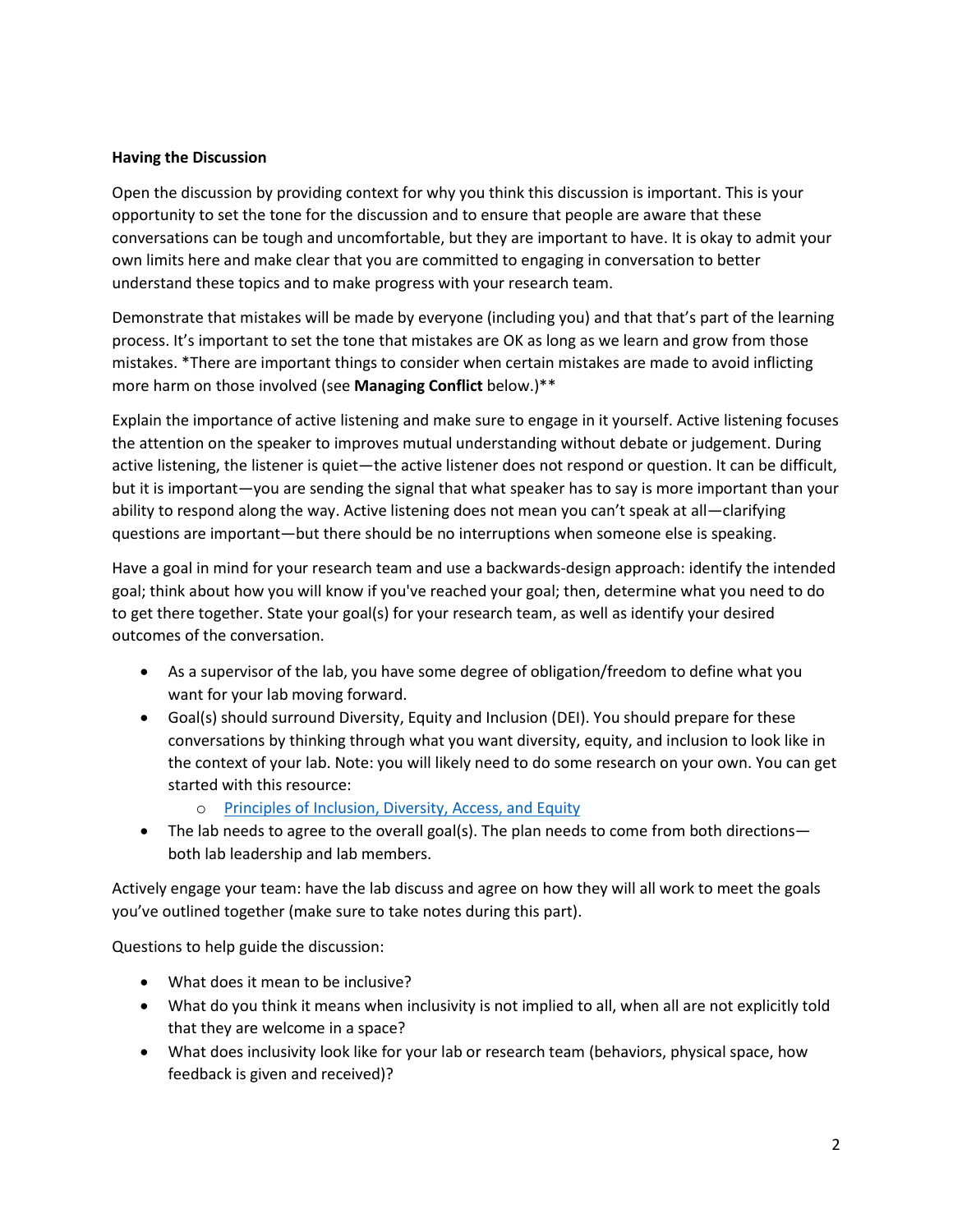• What do you do when there is a challenging experience? Can you, as a lab, set up guiding principles that can help you navigate situations that may come up in the future while keeping to your values and goals?

Summarize the agreements you reach. Work as a group to review and modify the agreement, adding in details as you see fit.

- Put it in writing!
- Make it readily accessible for all current and future team members.
- Signal that this work is important by coming back to the agreements with your team periodically to assess how you've done and what you've learned that can help you refine or add to your plan.

Make sure to solicit feedback. Feedback can be difficult, as it is often perceived as a personal critique. If you feel yourself reacting personally to feedback, try to take a step back and critically examine why you may be reacting personally. It is okay to say, "You've given me a lot to think about," or "Can you tell me more about that?" One strategy you could give your team is to use "I language." (for example, "when x happened, I felt...," or "when you do x, I feel...").

# **Managing Conflict**

If there is a situation where something is said that causes harm, offends, or is problematic to someone, it is important to acknowledge the impact. It does not have to be resolved then and there, but it must be addressed. If needed, you can follow up with everyone after you have time to consult other people. If you can manage doing so in the moment, it is always good to ask clarifying questions that will help people understand intentions and impacts (on both sides). *Remember that your silence reflects that you do not consider the harm to be important or worthy of discussion*.

When someone says something that you are unsure how to respond to, or that you think might be troubling for someone else in your group, ask the speaker to explain more or expand on their thoughts. This helps to address the statement, while allowing everyone there to understand more of the context and intentions.

- "What do you mean by that?"
- "Can you expand on that more?"
- "What leads you to say that?"
- "Can you help me understand what you meant by what you just shared?"

It may be a good idea to have these questions at the ready should conflict arise—you'll likely be having an emotional reaction yourself, so having the questions on hand can help you to navigate the situation more effectively. Your students/lab members are looking to you to see how you handle such conflict and may model your behavior so it is important to be as prepared as possible.

## Resources:

- Disarming [Racial Microaggressions: Microintervention Strategies for Targets, White Allies, and](https://psycnet.apa.org/doiLanding?doi=10.1037%2Famp0000296)  **[Bystanders](https://psycnet.apa.org/doiLanding?doi=10.1037%2Famp0000296)**
- [Research Brief: An Interview with Robin DiAngelo about "White Fragility"](http://www.racismreview.com/blog/2015/03/16/research-brief-white-fragility/)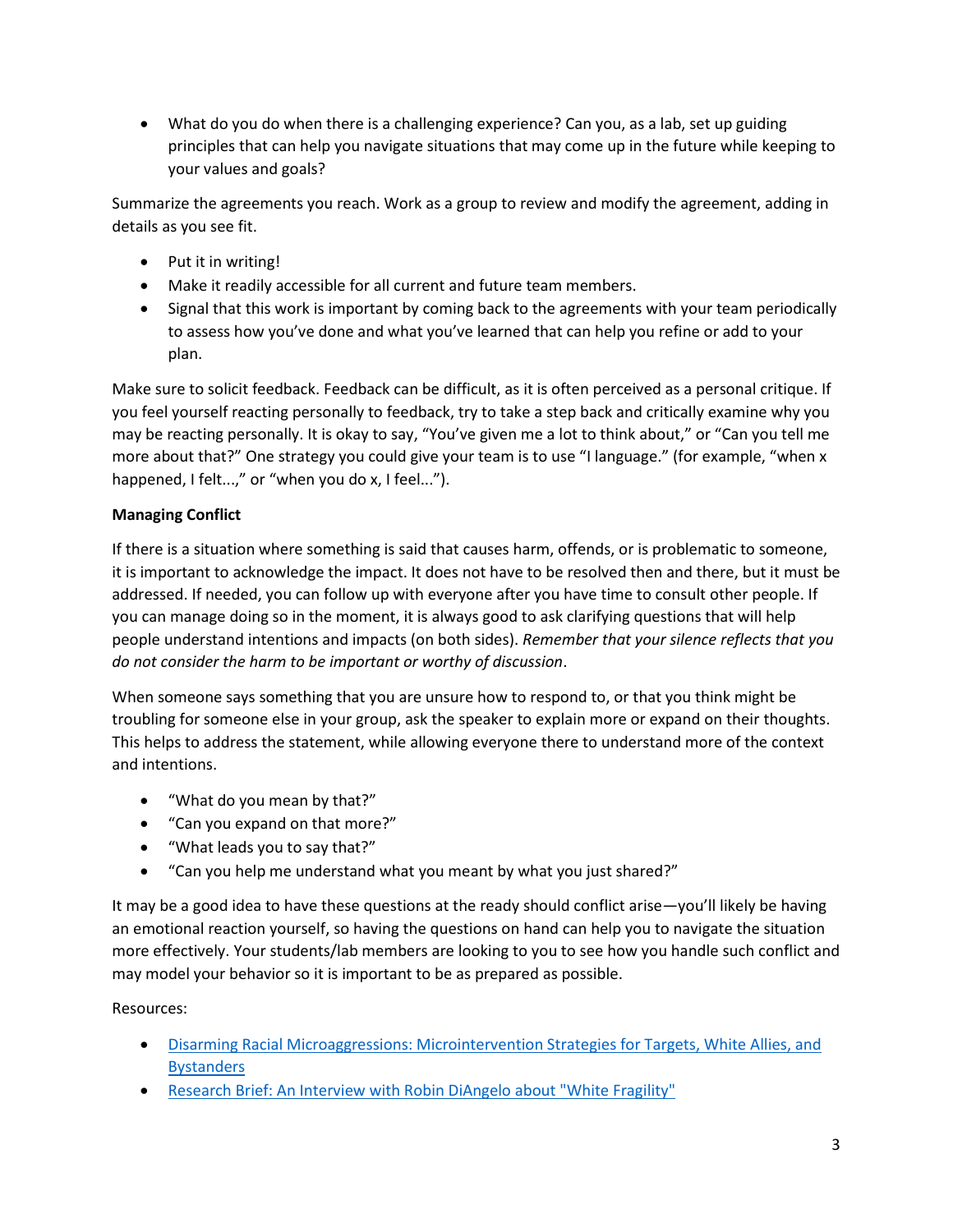Recognizing that "intent" and "impact" are two separate things is crucial. Someone might not intend to offend anyone by something they say or do, but their words and actions can still inflict harm on others. Many microaggressions are not intended to be demeaning or offensive; they may be well-intentioned, but misdirected. Not intending harm does not absolve someone of their responsibility for that harm; rather, acknowledging the impact can begin a powerful conversation that rebuilds trust, embraces vulnerability, and encourages growth and understanding.

Possible phrases to use when confronting conflict with the intent/impact framework:

- "While I did not intend to cause you harm by what I said, it is clear to me that harm was caused. I am sorry for that and I want to learn how to avoid something like this in the future. Can you help me to understand the impact that what I said had on you?"
- "Perhaps [person] did not intend to offend anyone when they [did action], but I want to point out that [action] can be very offensive and I want us to be able to address it here and now."
- "I was really hurt when [person] said [microaggression]. I want to assume good intent in this situation—that [person] did not intend to say something that would be hurtful—but I want to explain why [what was said] is hurtful."

Resources:

• [Disarming Racial Microaggressions: Microintervention Strategies for Targets, White Allies, and](https://psycnet.apa.org/doiLanding?doi=10.1037%2Famp0000296)  **[Bystanders](https://psycnet.apa.org/doiLanding?doi=10.1037%2Famp0000296)** 

## **Maintaining the Conversation**

It's important to think through how you plan to keep the conversations going in a way that works for you and your team. As a supervisor/manager, how do you express what you need from your team members? How can you remain receptive to hearing and addressing their needs? Consider some of the suggestions below, but work with your team to establish what will work for all of you.

- Entire lab or team goes to future DEI campus events, followed by a team discussion.
- Integrate these conversations into regular team meetings or designate future times to meet and discuss. Be careful to not let this work become separate from the science being done by your team members.
- Schedule a second meeting with your team one month after the initial conversation to see how things felt and how things are going.
- Establish a yearly/half yearly group meeting to revisit shared agreements and expectations that your team creates during your initial meeting.
- Keep learning with discussions about the DEI literature (with scientific articles, books, university reports, etc.) during a recurring special lab meeting—these meetings could be scheduled once or twice per semester or once monthly.

When new member join your lab, you will need to include them in these conversations. Recognize the power differential that may lead a new graduate student or postdoc to feel uneasy. Try to anticipate barriers to engaging in this work and be explicit with new team members about your expectations.

- Create a ["Welcome to the Lab"](https://www.researchgate.net/publication/317959008_The_%27Welcome_Letter%27_A_Useful_Tool_for_Laboratories_and_Teams) letter that includes your team's agreements/expectations.
- Consider talking about this work when people are interviewing to join your team.